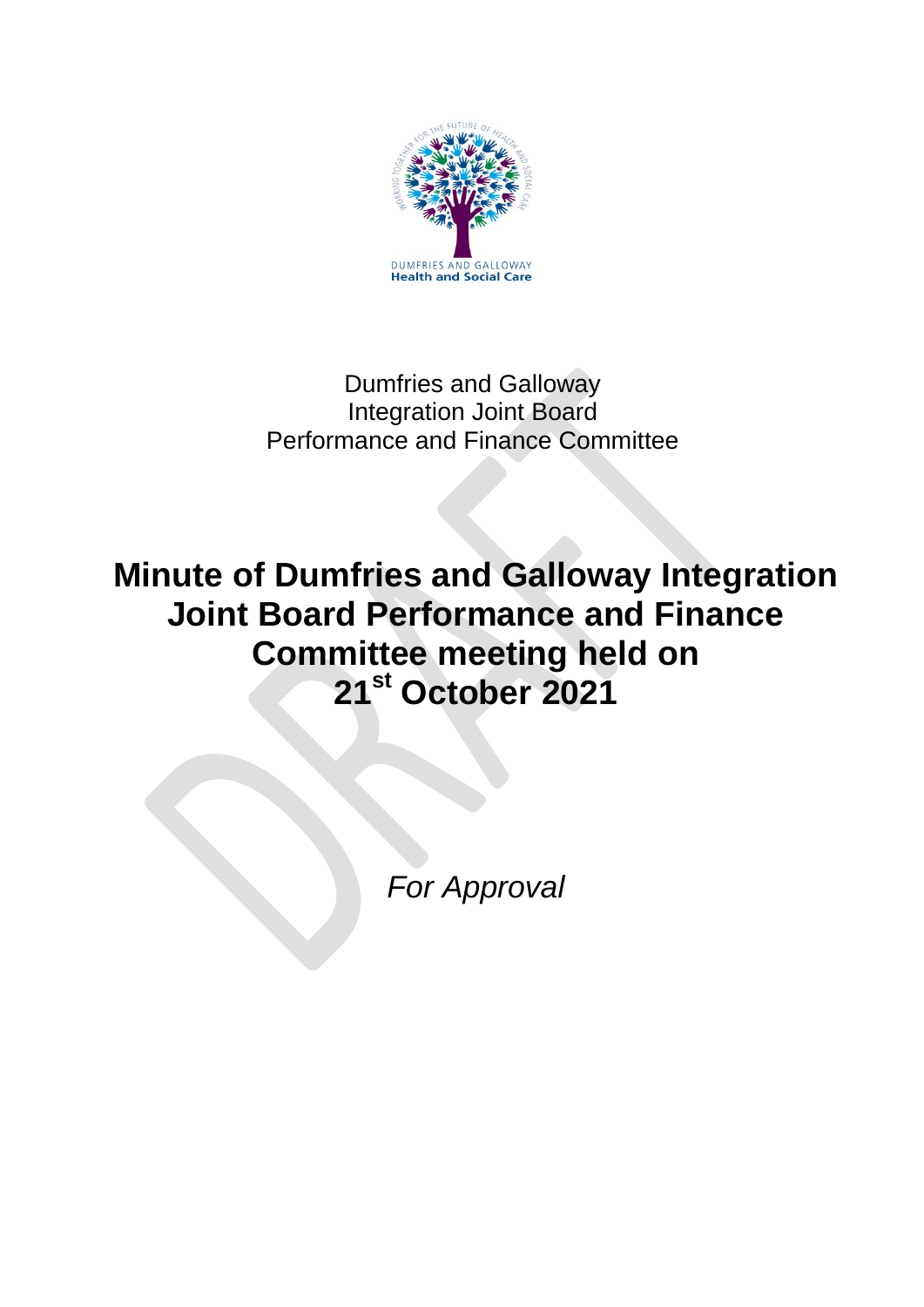#### **Minute of the Dumfries and Galloway Integration Joint Board (IJB) Performance and Finance Committee held on Thursday 21 st October 2021 at 2pm via Microsoft Teams**

#### **Voting Members Present:**

| Laura Douglas |        | NHS Voting Member (Chair)                      |
|---------------|--------|------------------------------------------------|
| Jona Maitland | / IRA\ | $\log_{10}$ Authority Voting Mombor Wine Chair |

- Jane Maitland **(JM)** Local Authority Voting Member **(Vice Chair)**
- Bill Irving **(BI)** NHS Voting Member **(Substitute)**

Modernisation Programme

 $\sim$ 

Performance and Intelligence Manager Project Co-ordinator, Sustainability and

Vicky Keir **(VK)** NHS Voting Member

#### **Advisory Members Present:**

#### Katy Kerr **(KK)** Chief Finance Officer Julie White **(JW)** Chief Officer

#### **In Attendance:**

| Ananda Allan    | (AA) |
|-----------------|------|
| Kelly Armstrong | (KA) |

Amber Murray **(AM)** EA to Chief Officer

# **Apologies:**

| Grace Cardozo         | (GC) | <b>NHS Voting Member</b>                    |  |
|-----------------------|------|---------------------------------------------|--|
| Andy Ferguson         | (AF) | <b>Local Authority Voting Member</b>        |  |
| David Rowland         | (DR) | and<br>Planning<br>of Strategic<br>Director |  |
|                       |      | Transformation                              |  |
| <b>Alison Warrick</b> | (AW) | <b>Governance Officer</b>                   |  |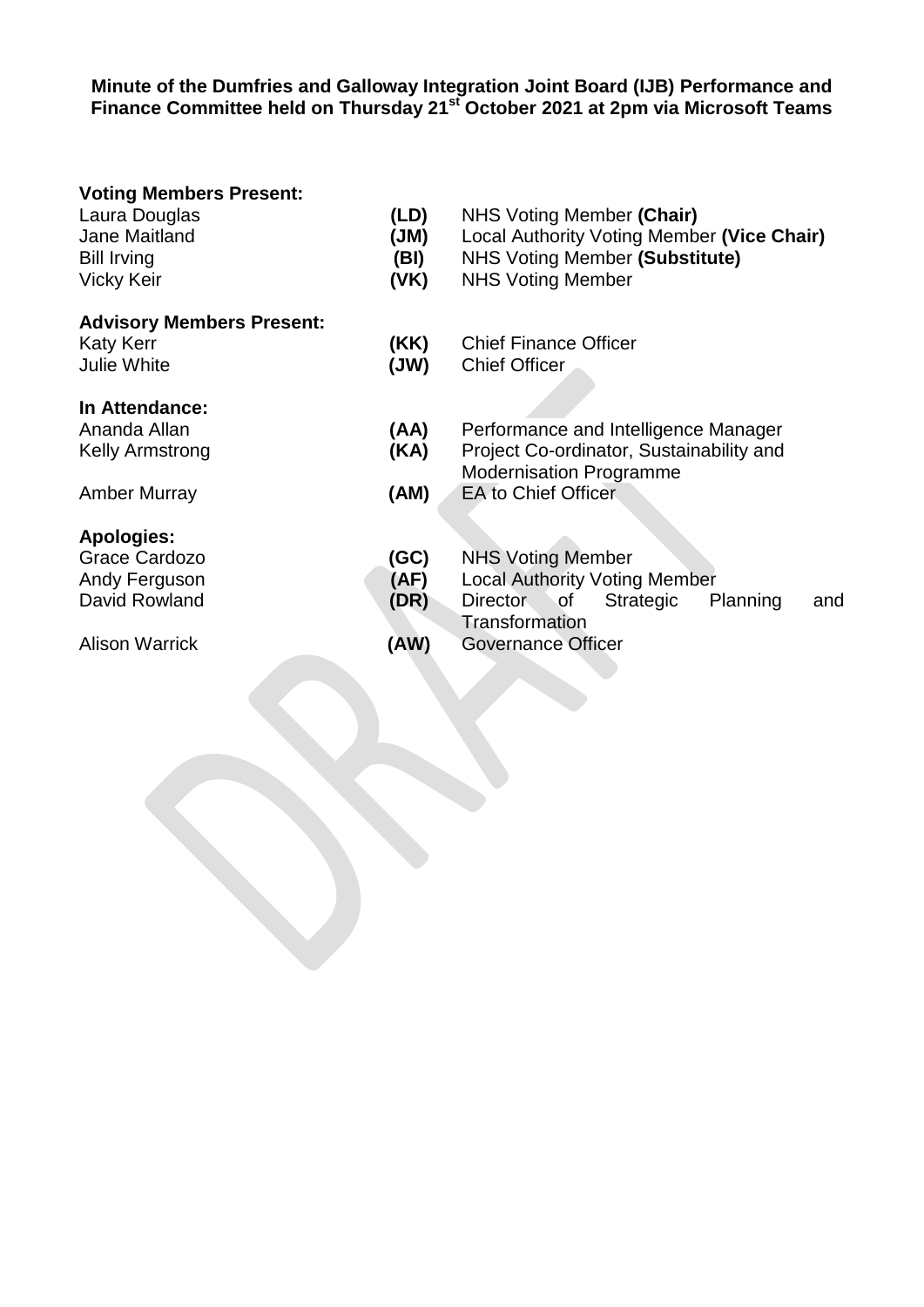# **1. Apologies for Absence**

Apologies were received from the above.

# **2. Declaration(s) of Interest**

No declarations of interest were noted.

# **3. Minute of the Meeting of the 23rd June 2020**

Minutes were agreed as an accurate record.

# **4. Action List and Rolling Agenda Matrix**

Actions were discussed by members, a question was asked around the Housing situation, JW confirmed as part of the needs analysis in terms of the Strategic Commissioning Plan will include more details. This action will be deferred and JW will pick up a conversation with D Rowland and V Gration.

KK mentioned the specific ask was regarding the savings pipeline which will be included in the update KA will be providing, this action can now be complete.

# **5. Sustainability and Modernisation Programme Update**

KA attended and provided and update on the Sustainability and Modernisation Programme which was established in response to the significant financial challenges faced by Dumfries and Galloway Health and Social Care Partnership and NHS Dumfries & Galloway, this is the first update since June 2021, there has been ongoing pressures across the Partnership which have also impacted on the progress of the programme.

SAM is an IJB commissioned programme and in establishing the desired sustainability and service modernisation actions, directions should be set to clarify what changes require to be delivered by the Local Authority and NHS.

This report outlines the work that has been progressed in the last twelve months, where the Sustainability and Modernisation Programme has been working closely with the Operational Directorates to identify priorities and to design and deliver new ways of working that will modernise local service provision while moving the system to a more sustainable position.

More recently, the SAM Team have focused on identifying, defining and bringing forward plans for the sustainability element of the programme.

KA talked members through the pipeline and provided an overview, each workstream have a target and then are identified who is responsible for delivery. The pipeline status definitions were shared, the SAM team links with the Workforce leads to work through the pipeline who then reports to the Financial Recovery Board.

LD asked are target timelines discussed with teams and as they move into the next stage is this linked into timelines, KA confirmed when they move into delivery it is then phased out across the period.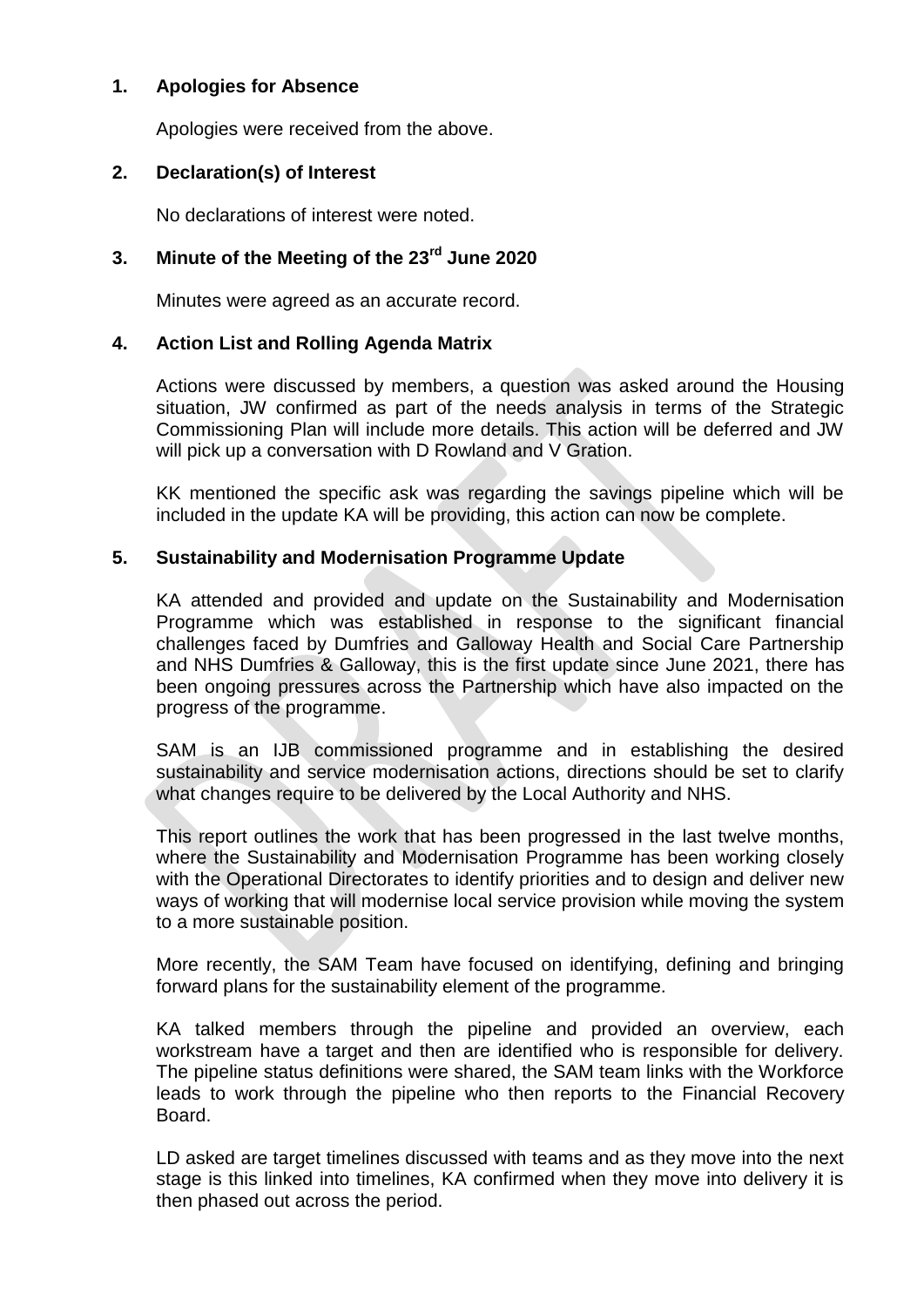KK reflected the work that is ongoing and development is significant and thanked the team for the work that has been undertaken. We must be realistic to what we can achieve, an update will be brought back to each committee regarding the progress of the pipeline.

JM mentioned the link between the Strategic Plan and Outcomes, this is what the public would like to happen and to have connections. The intentions will be much more detailed next year and will link through this programme, KA and DR will be working on this and arranging the connection.

KK has had initial discussions with DR in regards to the Strategic Plan and Financial Plan connecting, which has lots of opportunities. KK asked if assumptions are being made regarding savings to be completed in this forum not publically.

LD and KA will link offline regarding stage gate.

An idea proposal was received from the Third Sector, there are links with the Third Sector and the Council.

#### **Decision(s)**

#### **Committee Members:**

- **Noted the progress made in developing the savings pipeline and delivery tracker**
- **Noted progress in the Sustainability and Modernisation Programme**

#### **6. Financial Position**

KK confirmed a written update will go to the next IJB in November, a number of key areas that are being worked on as a team, which is the review of the Quarter 2 position and the review of funding and allocations, an update on this will be brought back to the next meeting. The financial recovery plan for 2022-2023 is in the early stages and the approach is still to be agreed.

Scottish Government confirmed there is resource being provided for Winter Pressures, the Exec Team is working on plans for use of this resource. The key thing is that there are lots of opportunities for us.

KK will pull together a financial plan that links with the service teams regarding the use of the resource.

JW echoed what was discussed, Chief Officers were advised nationally that the policy intentions will be confirmed by this week which will highlight how the funding is divided out and we as Partnerships are starting to think how this is being utilised due to how significant it is from Scottish Government. Scottish Government are not advising Boards as to what the funding is required to be used on but there will be targets. In Dumfries and Galloway at the moment we have approx 3,500 hours a week of unmet need in terms of people waiting on Care at Home which is approx 315 people, people come off this but it is slow. Scottish Government were clear they would be expecting reductions of people waiting on assessments. The outcomes that are expected from Scottish Government will be much clearer and then we can begin to map across what we can utilise the funding for. We require more capacity but we also need more people. Recruitment into Health and Social